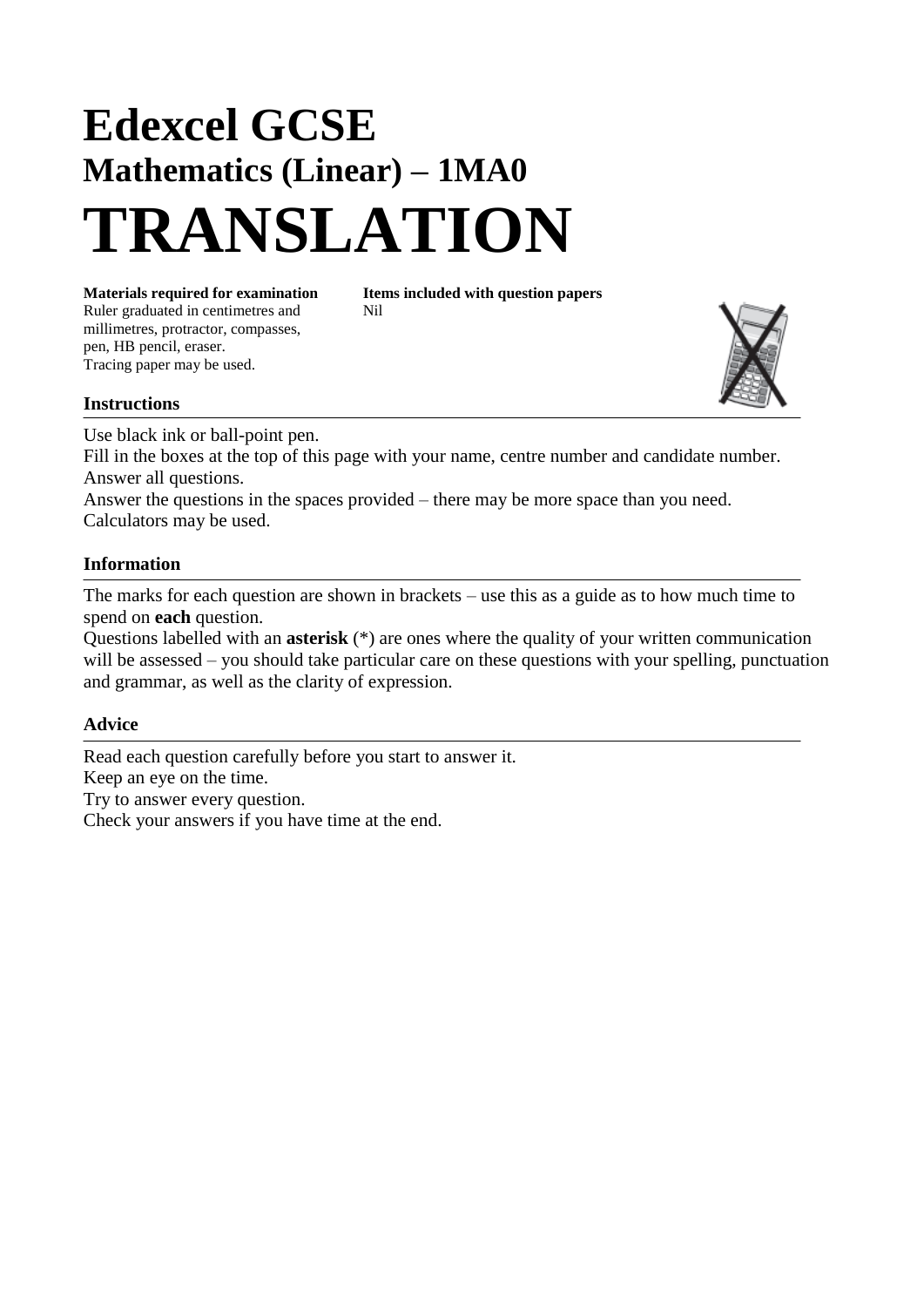

On the grid, translate the shaded shape **P** by 2 units to the right and 3 units up.

Label the new shape **R.**

**(Total 2 marks)**

**2.** Translate shape **P** 3 squares to the left and 2 squares down.



**(Total 1 mark)**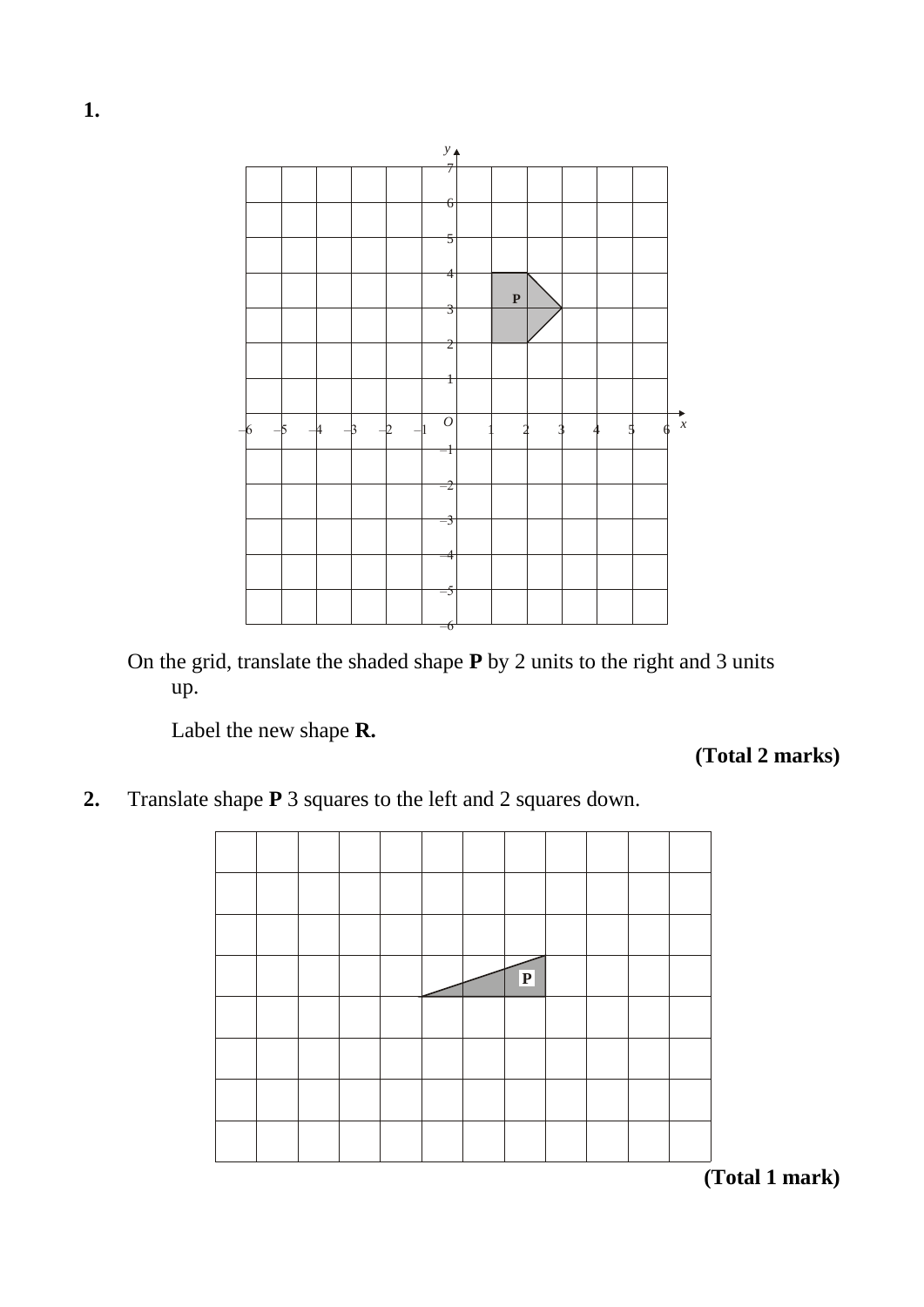

Translate triangle **P** by the vector  $\begin{bmatrix} 0 \\ -1 \end{bmatrix}$ . J  $\setminus$  $\overline{\phantom{a}}$  $\setminus$ ſ 1 6

Label the new triangle **B**.

**(2) (Total 2 marks)**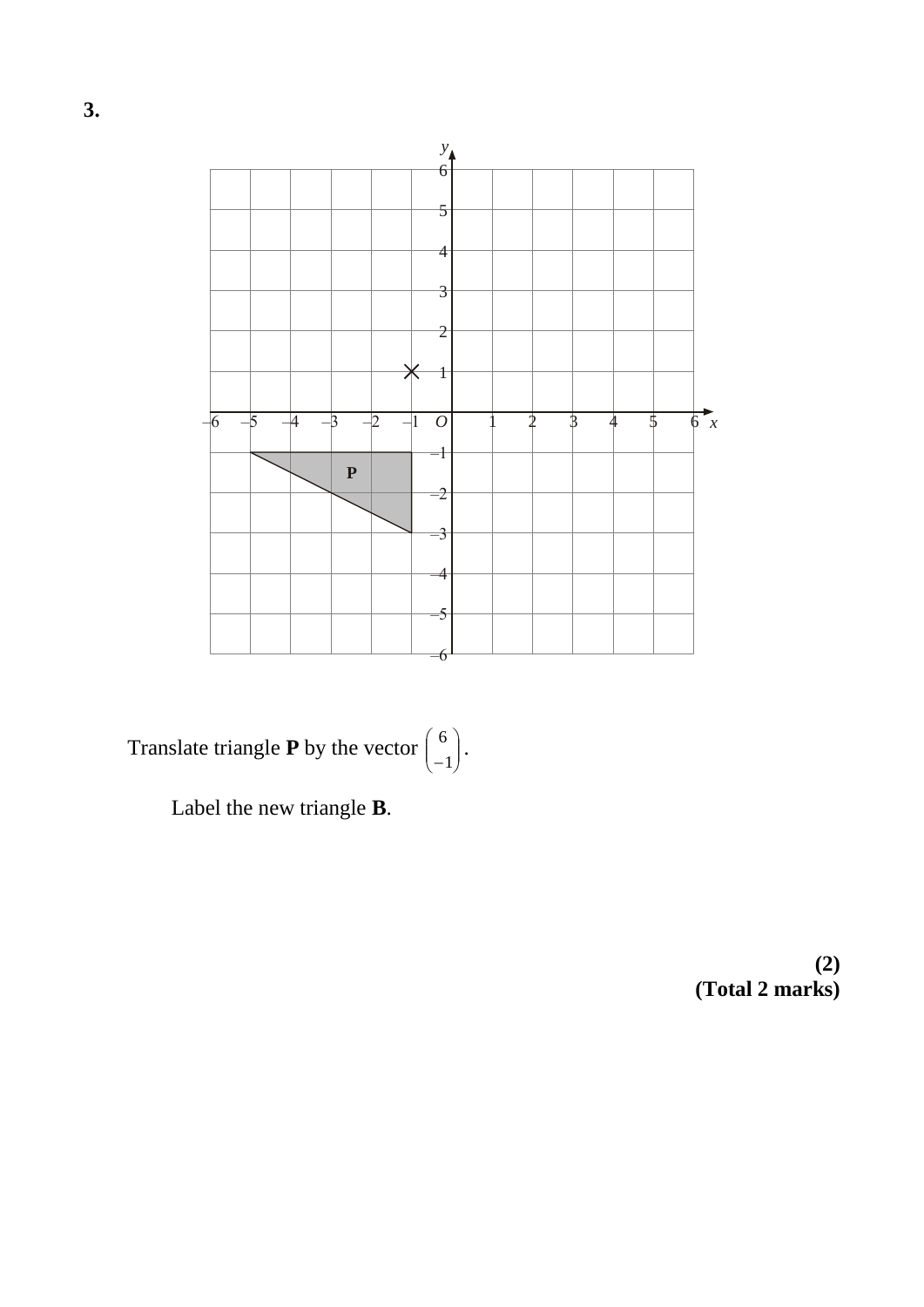

Describe fully the single transformation that will map shape P onto shape Q.



 $(2)$ (Total 2 marks)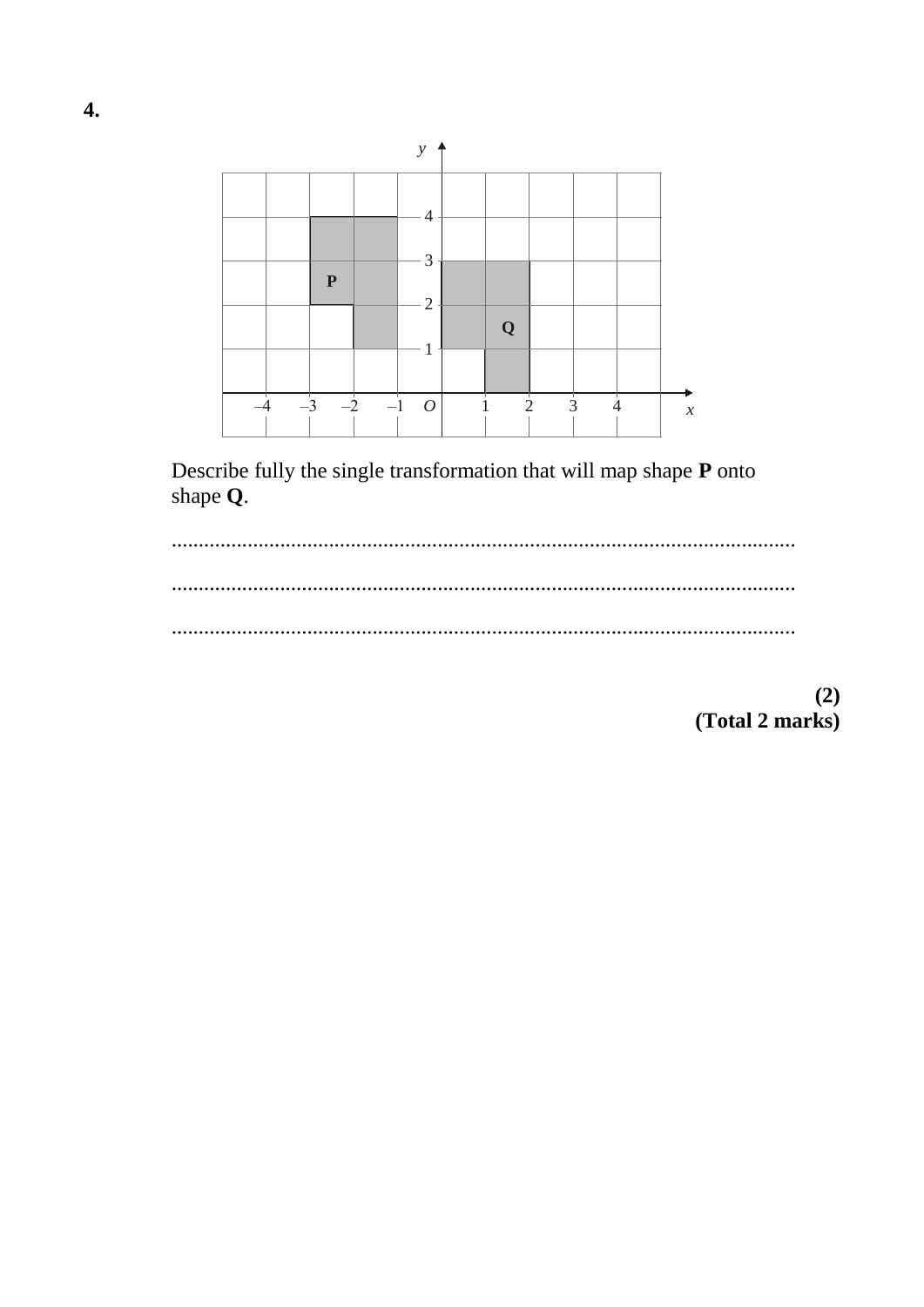

Label the new triangle **Q.**

**(2) (Total 2 marks)**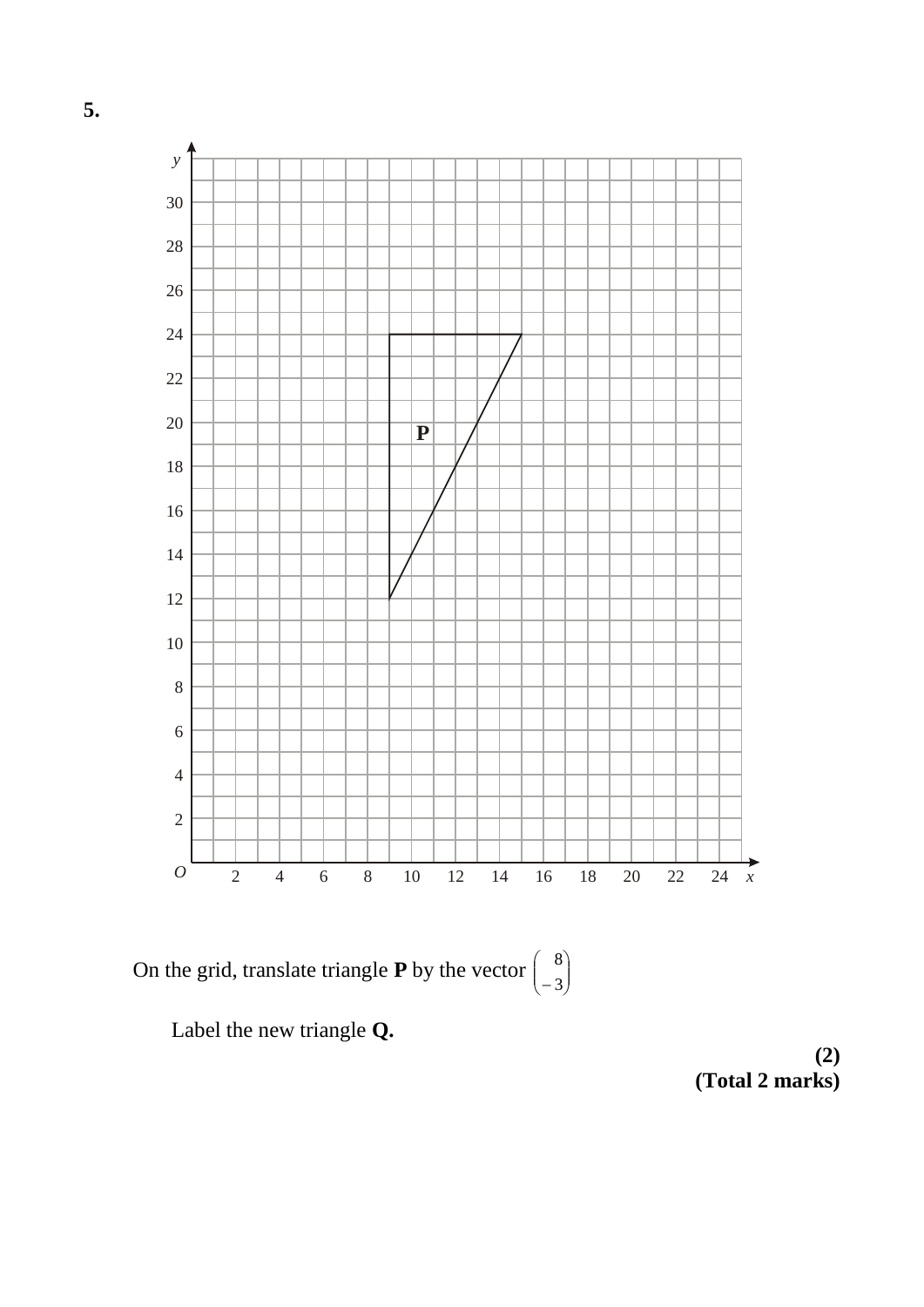

 $\begin{pmatrix} 4 \\ -3 \end{pmatrix}$ 

Translate the triangle by the vector

(Total 2 mark)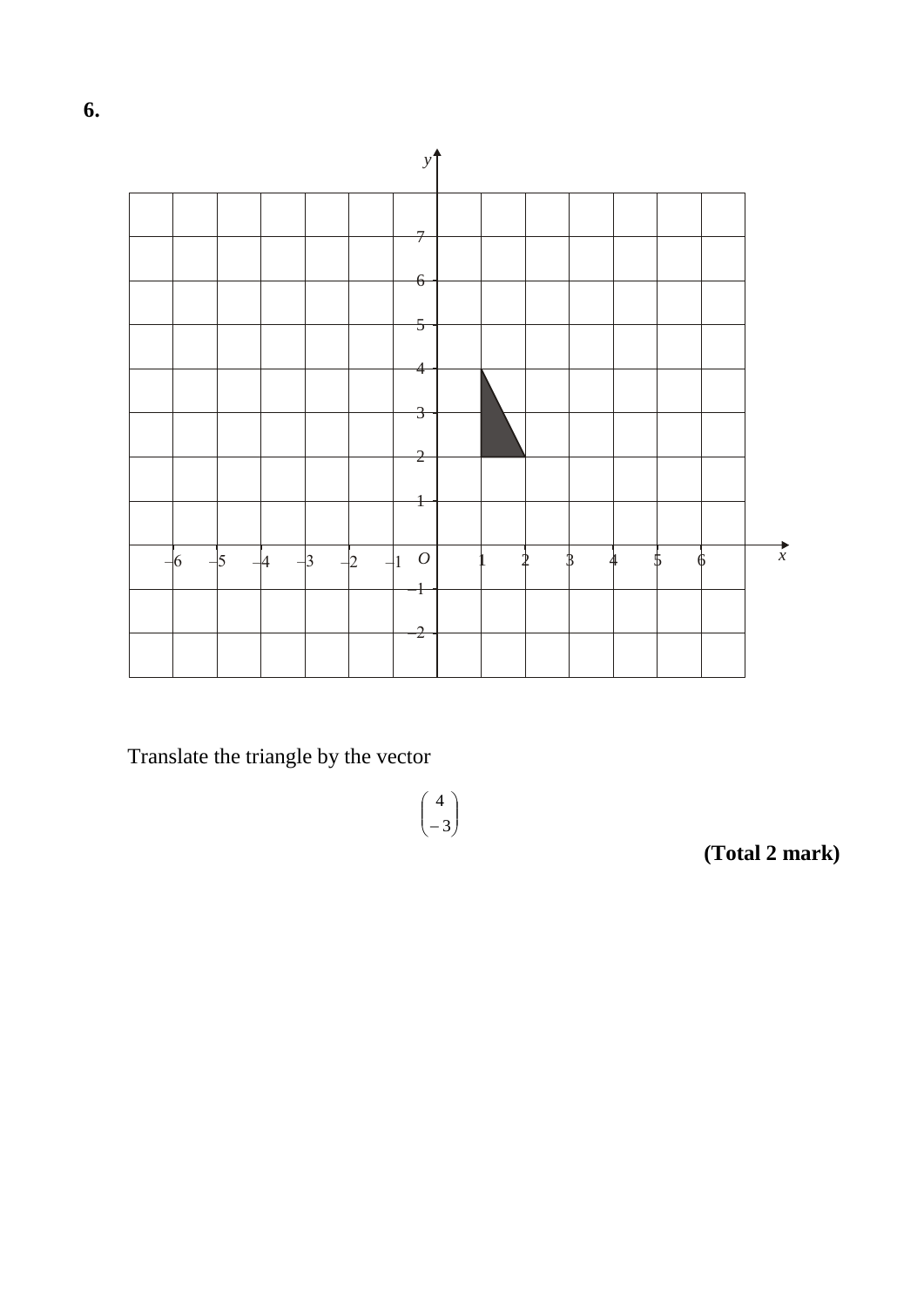

Describe fully the single transformation that will map shape **P** onto shape **Q**.

........................................................................................................................................... ...........................................................................................................................................

## **(2) (Total 2 marks)**

**8.**



Translate shape **A** by  $\begin{bmatrix} 0 \\ 2 \end{bmatrix}$ J  $\setminus$  $\overline{\phantom{a}}$  $\setminus$ ſ  $\overline{a}$  $\overline{a}$ 2  $\begin{bmatrix} 8 \\ 0 \end{bmatrix}$ . Label the new shape **B**.

**(Total 2 marks)**